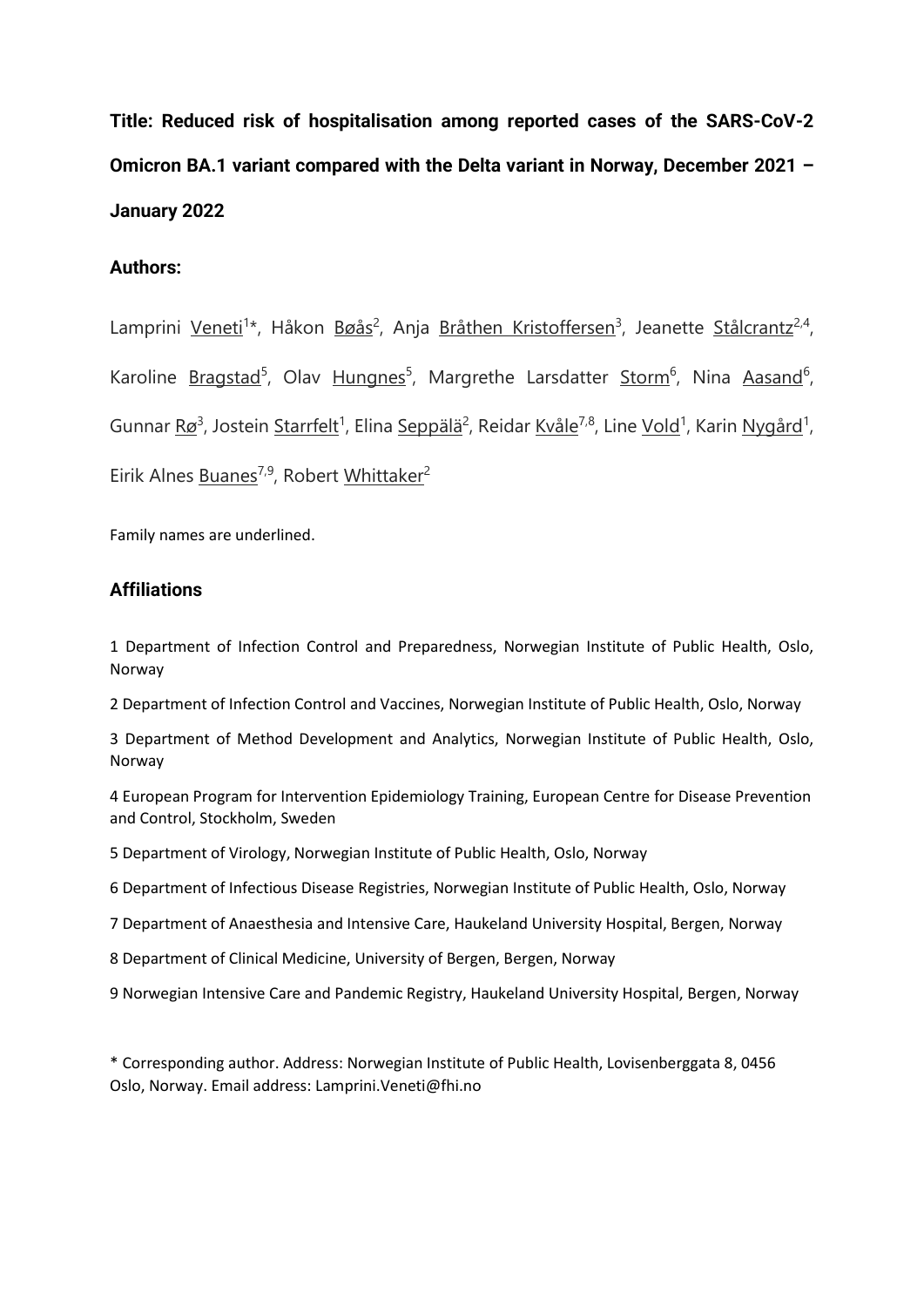# **Abstract**

We included data from 39,524 Omicron and 51,481 Delta cases reported in December 2021 to January 2022. We estimated that Omicron cases had a 73% reduced risk of hospitalisation (aHR: 0.27, 95%CI: 0.20–0.36) compared to Delta. Compared to unvaccinated cases, the reduction in the risk of hospitalisation among vaccinated was lower for Omicron than Delta. The lower risk of hospitalisation associated with Omicron does not necessarily imply reduced burden on hospitals when considering its increased transmissibility and reduced vaccine effectiveness against Omicron infection.

## **Main text**

## **Background**

The Omicron variant of SARS-CoV-2 (Pango lineage B.1.1.529) was first reported in South Africa on 24 November 2021 and was designated as a variant of concern (VOC) by the World Health Organisation on 26 November 2021 [1]. Concern caused by the high transmissibility of Omicron has been augmented by indications that Omicron is poorly neutralized by antibodies in sera from vaccinated and convalescent individuals [2-7], and associated with reduced vaccine effectiveness against COVID-19 compared to the Delta variant [8-11].

The first cases of Omicron BA.1 in Norway were detected in an outbreak following a social gathering on 26 November 2021 [12]. Since then, testing activity has been high [13, 14], and the proportion of screened cases weekly ranged from 49–67% up to early January. Omicron became the dominant circulating variant in late December (Figure 1A).

In order to support the ongoing response to the pandemic, we used linked individual-level data from the Norwegian Preparedness Registry (Beredt C19) [15] to estimate the risk of hospitalisation for reported Omicron cases compared to Delta. We also compared the length of hospital stay (LoS) and estimated the risk of admission to an intensive care unit (ICU) among hospitalised Omicron and Delta cases, and described deaths among the study cohort.

## **Study population**

We extracted data from Beredt C19 on 20 January 2021, allowing 10 days follow-up since last date of positive test. Further details on data sources and definitions can be found in supplementary materials, part 1 (sm1). Ethical approval was granted by Regional Committees for Medical and Health Research Ethics South East (reference number 249509). The need for informed consent was waived.

In our study we included cases infected with Omicron (excluding 241 sub-variant BA.2 cases; all reported in week 1) or Delta, confirmed by PCR screening assays or whole genome sequencing between 6 December (week 49) 2021 and 9 January (week 1) 2022. Overall, 39,524 Omicron (43%) and 51,481 (57%) Delta cases were included. See Table 1 for characteristics of the study cohort.

Our main outcome was admission to hospital ≤2 days before and ≤28 days following a positive SARS-CoV-2 test, where COVID-19 was the reported main cause of hospitalisation. To avoid bias, we excluded 1,474 cases who did not have a national identity number registered and 302 cases hospitalised with another or unknown main cause of admission. We also assessed the representativeness of screened cases (59%) among all reported cases (sm2). The main difference was a higher proportion of cases screened among hospitalised cases compared to non-hospitalised cases (73% vs 59%). This difference is expected to have limited impact on our estimates, given the small proportion of all cases admitted to hospital, and that screening of hospitalised cases did not depend on exposure to Delta or Omicron.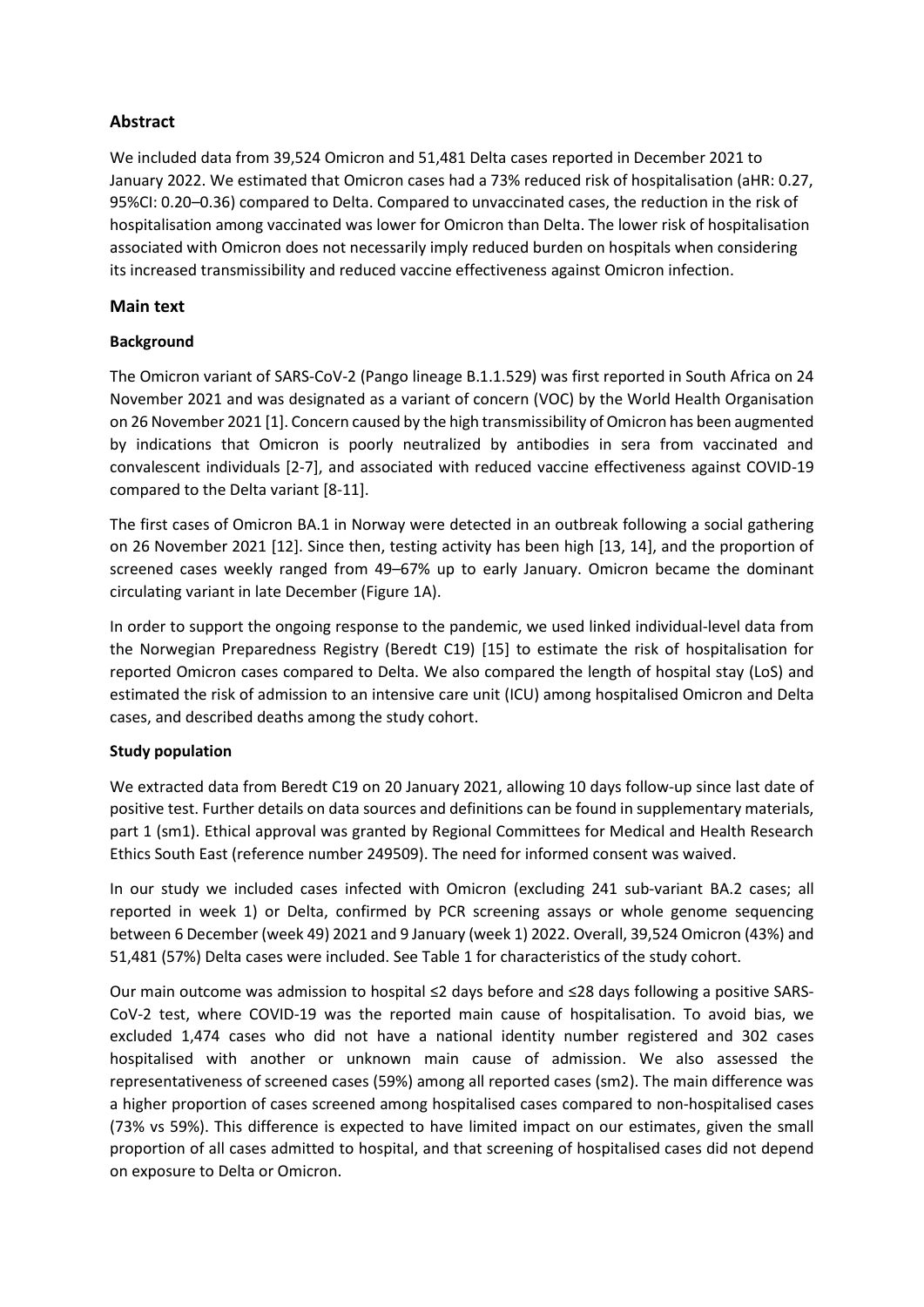## **Hospitalisation**

Overall, 91 (0.2%) Omicron and 552 (1.1%) Delta cases were hospitalised. The median time from positive test to admission was 1 day (interquartile range (IQR): 0–3) for Omicron cases and 4 days (IQR: 0–7) for Delta.

Using stratified Cox proportional hazard regression (see sm3), we estimated the risk (adjusted hazard ratio, aHR) of hospitalisation for Omicron compared to Delta. The models were stratified by county of residence and sampling date, and further adjusted for age group, sex, country of birth, underlying comorbidities and vaccination status. The stratification allows for the impact of the covariates to be non-proportional among levels, and for each level of a factor to have their own baseline hazard rate.

In our main analysis, Omicron was associated with a 73% reduced risk of hospitalisation (aHR: 0.27, 95%CI: 0.20–0.36) compared with Delta (Table 2). More details on this analysis are provided in sm3.

In Table 2, we present a subgroup analysis with the estimated aHR for hospitalisation for Omicron compared with Delta by the different characteristics. The aHR estimates for several strata indicate a similar association, except for strata with small number of cases and few hospitalisations, for which the results were non-significant, and for some subgroups by vaccination status. We observed interactions between the variant and vaccination status, age group and vaccination status, and underlying comorbidities and vaccination status. We chose not to include them in our main model and investigated them separately in a subgroup analysis by vaccination status (Table 3). We observed a lower reduction in the risk of hospitalisation among Omicron cases compared to Delta for vaccinated individuals, and that protection wanes. The risk of hospitalisation for Omicron cases was 66% lower (95%CI: 22%–83%) for cases vaccinated with two doses 7–180 days before positive test, and 86% lower (95%CI: 69%–94%) for cases vaccinated with three doses ≥7 days before positive test. Among Omicron cases we observed no decrease in the risk of hospitalisation for persons vaccinated with two doses ≥180 days before positive test, compared to unvaccinated (aHR: 0.59, 95%CI: 0.28–1.22). The median time since last dose for cases vaccinated with two doses ≥180 days before positive test was 201 days (interquartile range (IQR): 190–216, maximum 316). The median time since last dose for cases vaccinated with three doses was 22 days (IQR: 12–36, maximum 192).

In Figure 2, we present the 10-day average case hospitalisation rate over time. We see a clear decrease in the case hospitalisation rate in the early part of the plot, corresponding to the roll out of  $3^{rd}$  doses to the elderly population, then a clear further decrease during late December and early January when Omicron superseded Delta.

This latter decrease is of around 70%, which indicates the population level effect is at a similar level to the decrease observed among the cases that were screened for variant. The calculation of case hospitalisation rate discounts the incidence of cases during the latest dates be a factor given by the observed delay between testing and admission to account for potential right censoring [16].

### **Length of stay in hospital and ICU admission among hospitalised cases**

At the end of follow-up 10 of 91 (11%) hospitalised Omicron patients and 80 of 552 (14%) hospitalised Delta patients were still hospitalised. The crude median LoS among Omicron patients was 2.8 days (IQR: 1.6–6.8) compared to 6.5 (IQR: 3.2–12.3) among Delta patients. Using Cox proportional hazard regression stratified for age, sex, vaccination status and number of underlying risk factors (sm3), the aHR for discharge for Omicron patients compared to Delta was 1.44 (95%CI: 0.99–2.07). Assuming exponential distribution of the survival data (sm4), an aHR of 1.44 represents an expected 31% shorter LoS (95%CI: 1% longer – 52% shorter).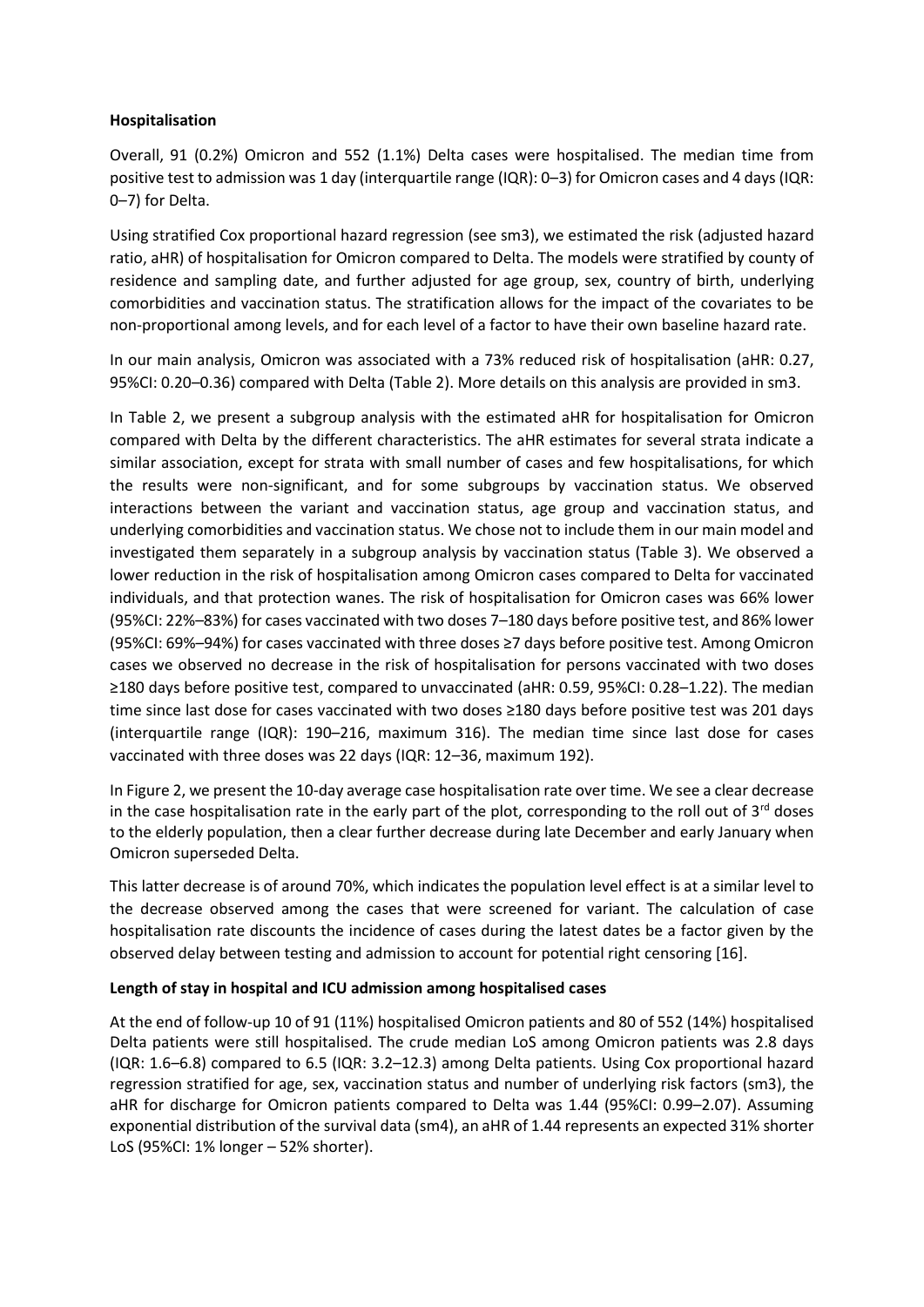Seven Omicron patients (7.7%) were admitted to ICU, compared to 135 (24%) Delta patients. Using Cox proportional hazard regression stratified for age, sex, vaccination status and number of underlying risk factors (sm3), the aHR for the risk of ICU admission for Omicron patients compared to Delta patients was 0.51 (95%CI: 0.20–1.29).

### **Reported deaths**

There were 10 deaths reported among Omicron cases (seven among those non-hospitalised) and 92 among Delta cases (30 among those non-hospitalised). Nine Omicron deaths and 80 Delta were reported as COVID-19 related deaths (sm1). We did not further analyse data on deaths due to small numbers.

#### **Discussion**

In this national register-based study, we found that reported Omicron cases (subvariant BA.1) were associated with a 73% lower risk of hospitalisation compared to reported Delta cases. Our findings add to the growing evidence of a lower risk of severe disease among persons infected with Omicron compared to Delta. Results presented in national reports from Denmark [17] and the UK [18] and studies from the USA [19] and Canada [20] estimated a 36–66% reduced risk of hospitalisation. Our preliminary data on LoS and risk of ICU admission also indicate a milder disease trajectory among hospitalised Omicron patients than Delta patients, as reported by others [19], although our analyses for these outcomes is based on a small cohort of hospitalised Omicron patients, and must be interpreted with caution at this early stage.

We detected an interaction between variant and vaccination status in our analysis. In the subgroup analysis, the reduced risk of hospitalisation for Omicron compared to Delta was lower among vaccinated compared to unvaccinated, indicating slightly lower protective effect of the vaccine against hospitalisation for Omicron compared to Delta. The protective effect of the vaccine against hospitalisation due to Omicron was observed in all vaccinated groups, apart from those vaccinated with two doses >180 days since last dose, where the estimate was too uncertain to draw clear conclusions. The third dose of the vaccine was associated with an 86% reduced risk of hospitalisation for Omicron and 88% for Delta compared to their respective unvaccinated cases (with overlapping CIs). These findings concur with reports from UK [18], and are expected based on data from studies that estimated reduced vaccine effectiveness against Omicron infection [8-11] and the benefit of a booster dose [8, 9].

During the study period hospitals functioned within capacity, and the testing strategy in Norway was relatively stable, with a high proportion of reported cases screened (59%). We stratified by sampling date and county of residence, considering differences in testing and screening by time and place. Although we noticed a slightly higher proportion of hospitalised cases being screened compared to non-hospitalised, we believe that this bias is limited. If we assume that we have oversampled hospitalised Delta cases, given the estimated higher risk of hospitalisation, this would cause us to slightly overestimate the reduction in the risk of hospitalisation for Omicron compared with Delta. Conversely, another potential bias could be any systematic differences between the variants among non-diagnosed cases. For example, compared to other VOC Omicron infections may have a higher rate of asymptomatic carriage [21]. Such infections may be less likely to be diagnosed, which could result in an underestimation of the true decreased risk of hospitalisation for Omicron compared to Delta.

Information on severity of infection with new variants is central for decision-making on control measures and strategies. However, considering the increased transmissibility of the Omicron variant and the reduced vaccine effectiveness against Omicron infection, we need to consider that the lower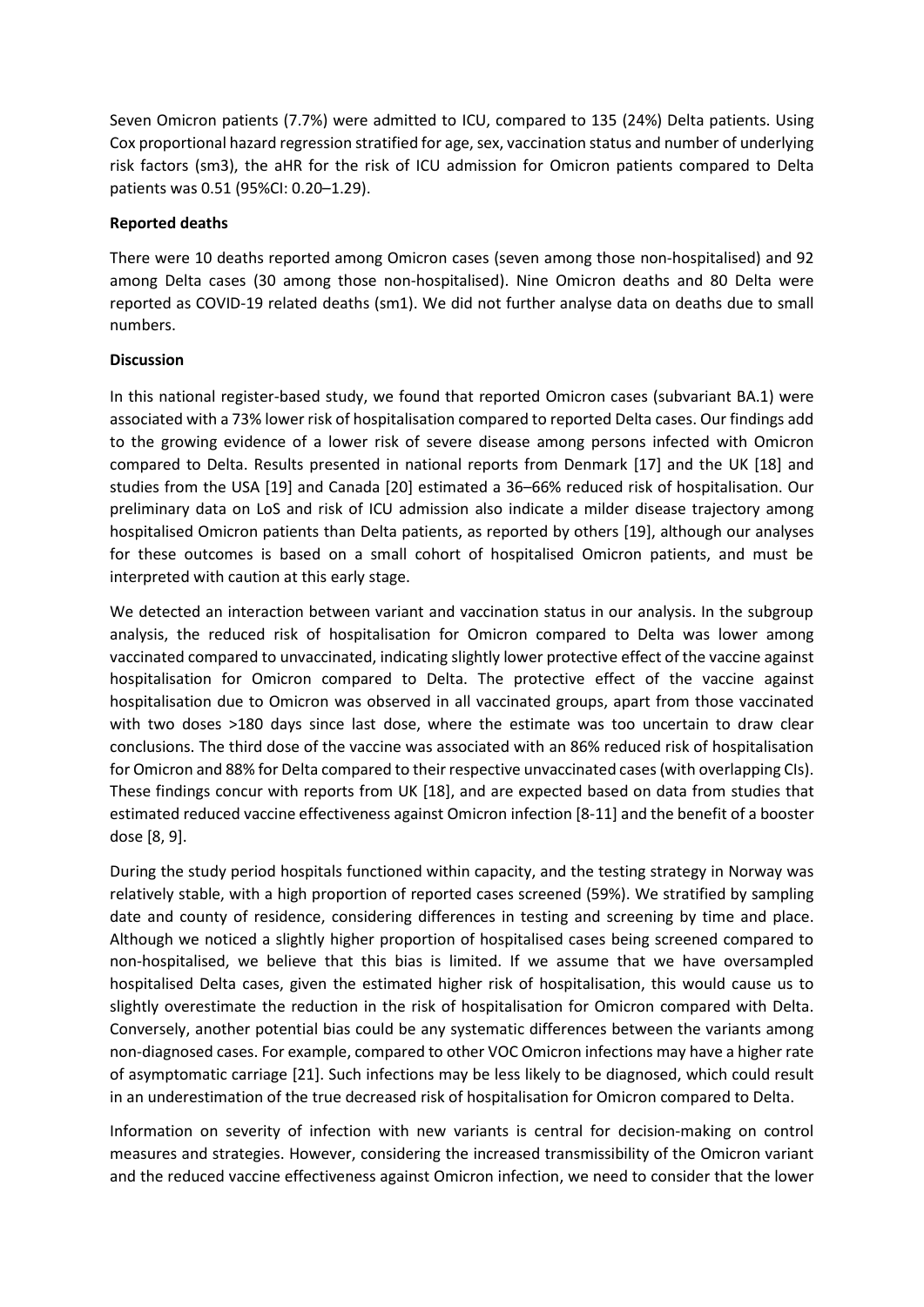risk of severe disease associated with Omicron does not necessarily imply reduced burden on hospitals, especially in the event of large waves of infections during the winter season when other viruses also circulate.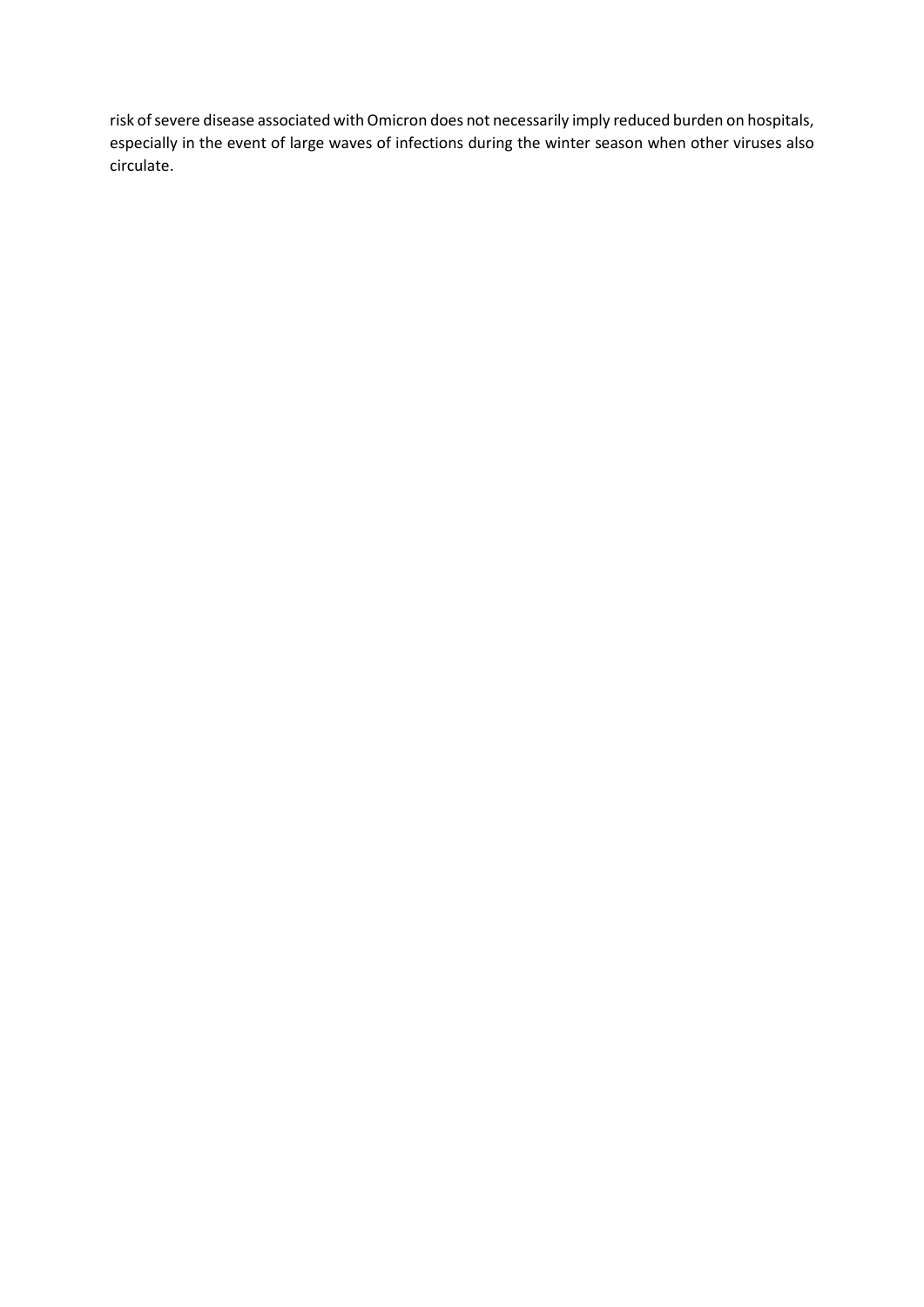#### **Figure and tables**



**Figure 1 part A.** Proportion of SARS-CoV-2 cases with data on virus variant, and proportion with Delta and Omicron by week of sampling for all reported cases, Norway, 1 November 2021 (week 1) - 9 January 2022 (week 1).

Legend/note: Testing activity and screening of cases was enhanced after the detection of the first Omicron cases in Norway (week 48). Variants other than Delta and Alpha were infrequently detected during the study (week 49-1); approximately 55% of all screened cases were Delta, 44% Omicron BA.1 and 0.3 % BA.2 (n=252 in week 1). Note that these numbers refer to all reported cases during this period before we apply our exclusion criteria for our study cohort.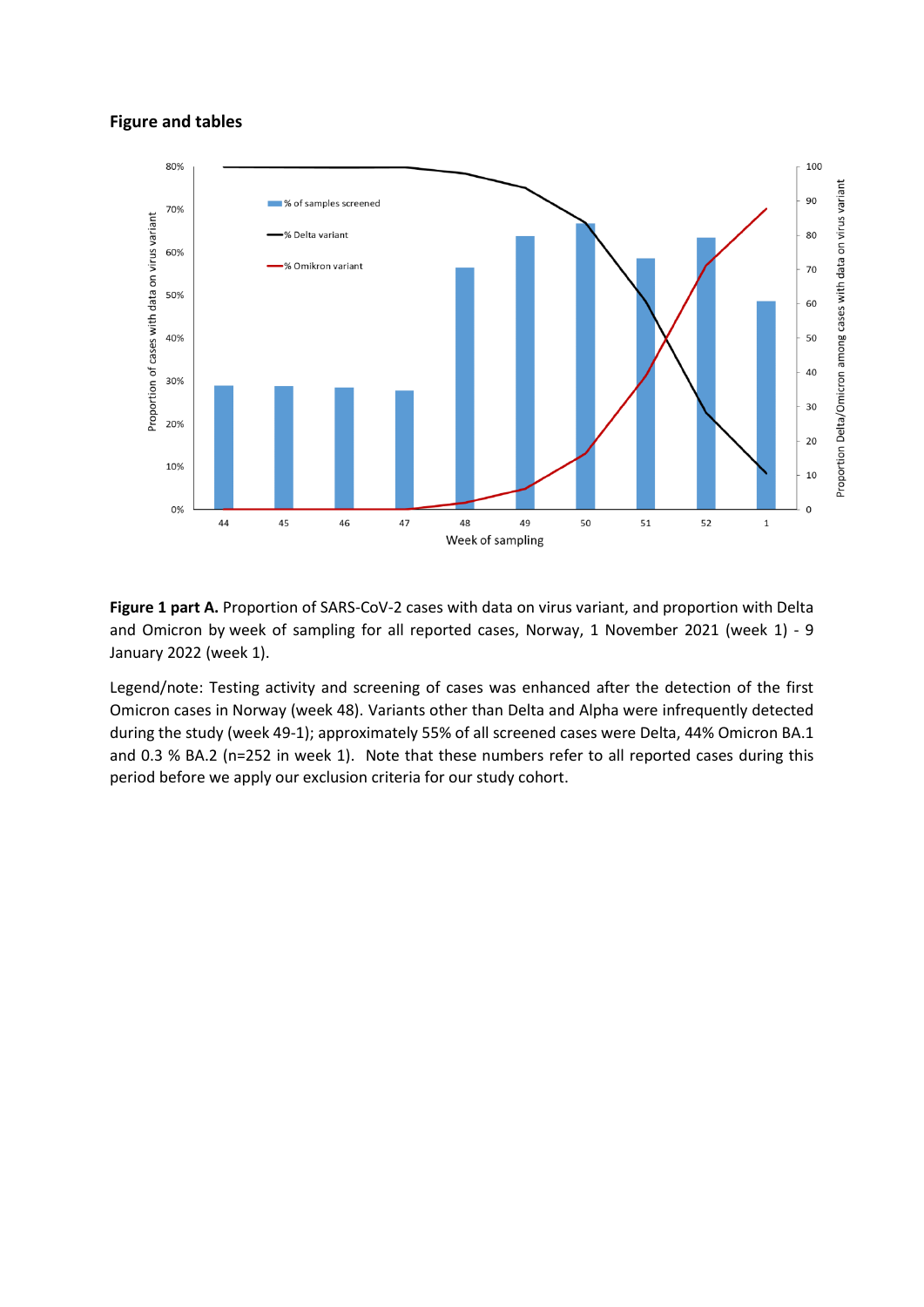

**Figure 1 part B.** 10-day average case hospitalisation rate (unadjusted) as a function of time from November 2021 to January 2022. The figure shows the fraction of cases that tested positive in the 10 days before the given date that were admitted to hospital. For the last time period we take into account the potential right censoring of admission.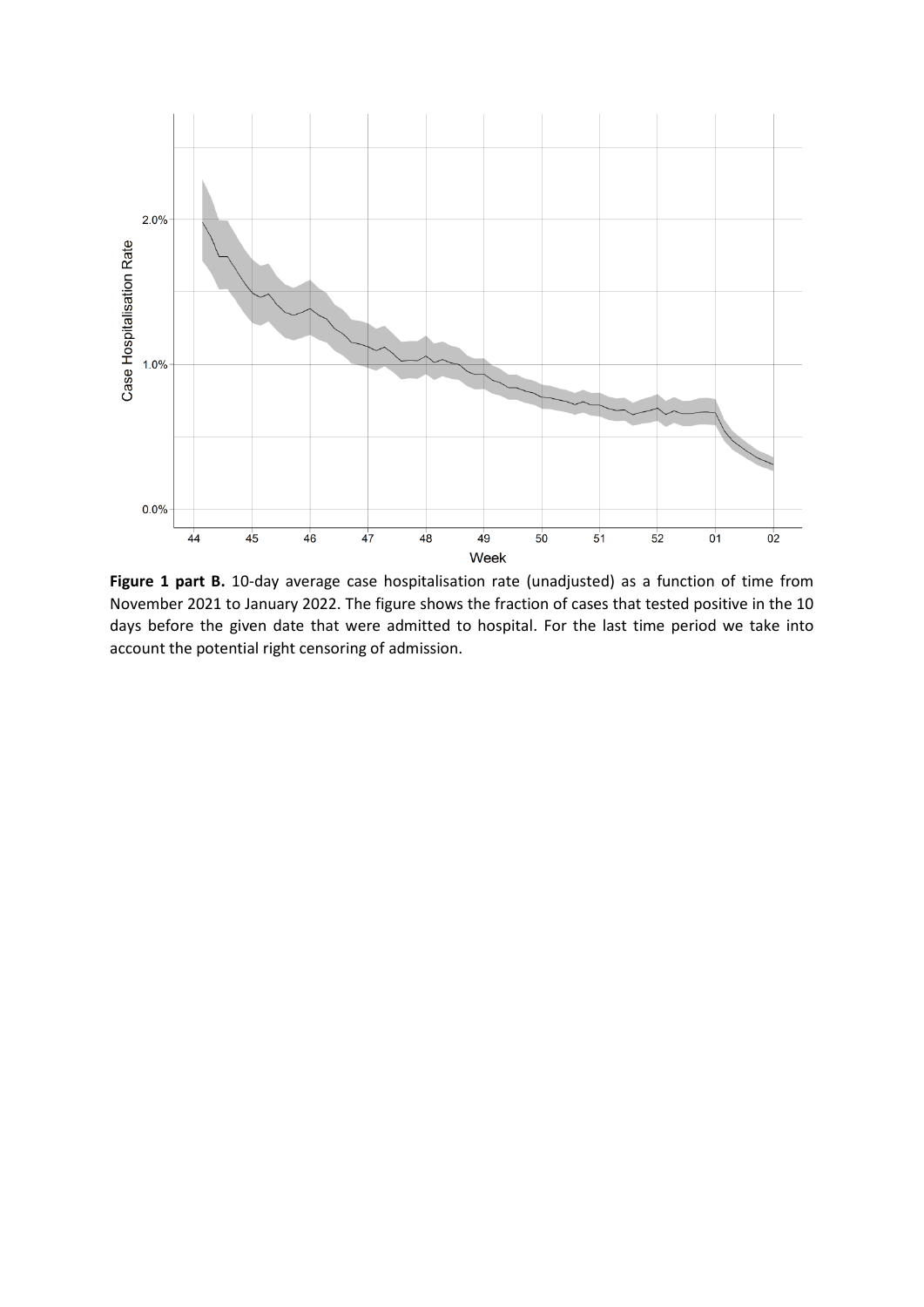**Table 1.** Distribution of SARS-CoV-2 cases in study cohort by detected variants for different characteristics and proportion hospitalised, Norway, 6 December 2021 – 9 January 2022.

| Characteristic                                          |                                                                              | <b>Study cohort</b> | Variant type (% by<br>characteristic) |               | Hospitalised cases (% of diagnosed<br>cases) |            |              |
|---------------------------------------------------------|------------------------------------------------------------------------------|---------------------|---------------------------------------|---------------|----------------------------------------------|------------|--------------|
|                                                         |                                                                              |                     | <b>Delta</b>                          | Omicron       | <b>Delta</b>                                 | Omicron    | <b>Total</b> |
| <b>Total</b>                                            |                                                                              | 91,005              | 51,481 (57%)                          | 39,524 (43 %) | 552 (1.1%)                                   | 91 (0.2 %) | 643 (0.7%)   |
| Sex                                                     | Female                                                                       | 45,262              | 25,577 (57 %)                         | 19,685 (43 %) | 228 (0.9 %)                                  | 53 (0.3 %) | 281 (0.6 %)  |
|                                                         | Male                                                                         | 45,743              | 25,904 (57 %)                         | 19,839 (43 %) | 324 (1.3 %)                                  | 38 (0.2 %) | 362 (0.8%)   |
| Age group                                               | 0-29 years                                                                   | 45,773              | 25,606 (56 %)                         | 20,167 (44 %) | 36 (0.1%)                                    | 11 (0.1%)  | 47 (0.1 %)   |
|                                                         | 30-44 years                                                                  | 23,752              | 13,496 (57 %)                         | 10,256 (43 %) | 95 (0.7%)                                    | 14 (0.1%)  | 109 (0.5 %)  |
|                                                         | 45-54 years                                                                  | 11,656              | 6,537 (56 %)                          | 5,119 (44 %)  | 80 (1.2 %)                                   | 18 (0.4 %) | 98 (0.8 %)   |
|                                                         | 55-64 years                                                                  | 6,334               | 3,623 (57 %)                          | 2,711 (43 %)  | 116 (3.2 %)                                  | 17 (0.6 %) | 133 (2.1%)   |
|                                                         | 65-74 years                                                                  | 2,368               | 1,549 (65 %)                          | 819 (35 %)    | 96 (6.2 %)                                   | 11 (1.3 %) | 107 (4.5 %)  |
|                                                         | ≥75 years                                                                    | 1,122               | 670 (60 %)                            | 452 (40 %)    | 129 (19 %)                                   | 20 (4.4 %) | 149 (13 %)   |
| Country of<br>birth                                     | Norway                                                                       | 66,488              | 38,639 (58 %)                         | 27,849 (42 %) | 323 (0.8 %)                                  | 52 (0.2 %) | 375 (0.6 %)  |
|                                                         | <b>Overseas</b>                                                              | 23,568              | 12,246 (52 %)                         | 11,322 (48 %) | 203 (1.7 %)                                  | 34 (0.3 %) | 237 (1.0%)   |
|                                                         | <b>Unknown</b>                                                               | 949                 | 596 (63 %)                            | 353 (37 %)    | 26 (4.4 %)                                   | 5(1.4%)    | 31 (3.3 %)   |
| <b>Risk for</b><br>severe<br><b>COVID-19*</b>           | No underlying<br>comorbidities                                               | 81,036              | 45,492 (56 %)                         | 35,544 (44 %) | 297 (0.7 %)                                  | 36 (0.1 %) | 333 (0.4 %)  |
|                                                         | <b>Medium risk</b><br>comorbidity                                            | 8,667               | 5,159 (60 %)                          | 3,508 (40 %)  | 145 (2.8 %)                                  | 31 (0.9 %) | 176 (2.0 %)  |
|                                                         | <b>High risk</b><br>comorbidity                                              | 1,302               | 830 (64 %)                            | 472 (36 %)    | 110 (13 %)                                   | 24 (5.1%)  | 134 (10 %)   |
| Vaccination<br>status at<br>date of<br>positive<br>test | Not vaccinated                                                               | 30,546              | 22,837 (75 %)                         | 7,709 (25 %)  | 335 (1.5 %)                                  | 15 (0.2 %) | 350 (1.2 %)  |
|                                                         | One dose <21 days<br>before positive test                                    | 517                 | 355 (69 %)                            | 162 (31 %)    | 8(2.3%)                                      | 1(0.6%     | 9(1.7%)      |
|                                                         | One dose ≥21 days<br>before positive test                                    | 6,507               | 3,935 (60 %)                          | 2,572 (40 %)  | 9(0.2%                                       | $3(0.1\%)$ | 12 (0.2 %)   |
|                                                         | Two doses 7-180<br>days before<br>positive test **                           | 39,821              | 17,981 (45 %)                         | 21,840 (55 %) | 47 (0.3 %)                                   | 26 (0.1 %) | 73 (0.2 %)   |
|                                                         | Two doses ≥180<br>days before<br>positive test **                            | 8,351               | 4,790 (57 %)                          | 3,561 (43 %)  | 98 (2.1 %)                                   | 26 (0.7 %) | 124 (1.5 %)  |
|                                                         | Three doses $\geq 7$<br>days before<br>positive test                         | 4,848               | 1,505 (31 %)                          | 3,343 (69 %)  | 55 (3.7 %)                                   | 20 (0.6 %) | 75 (1.6 %)   |
|                                                         | Unvaccinated, but<br>with another<br>reported infection<br>6-12 months prior | 415                 | 78 (19 %)                             | 337 (81 %)    | 0(0.0%                                       | 0(0.0%     | 0(0.0%       |

*\* Risk for severe disease based on underlying comorbidities that are associated with a moderate or high risk of serious illness regardless of age. Details on the definitions used are provided in sm1.*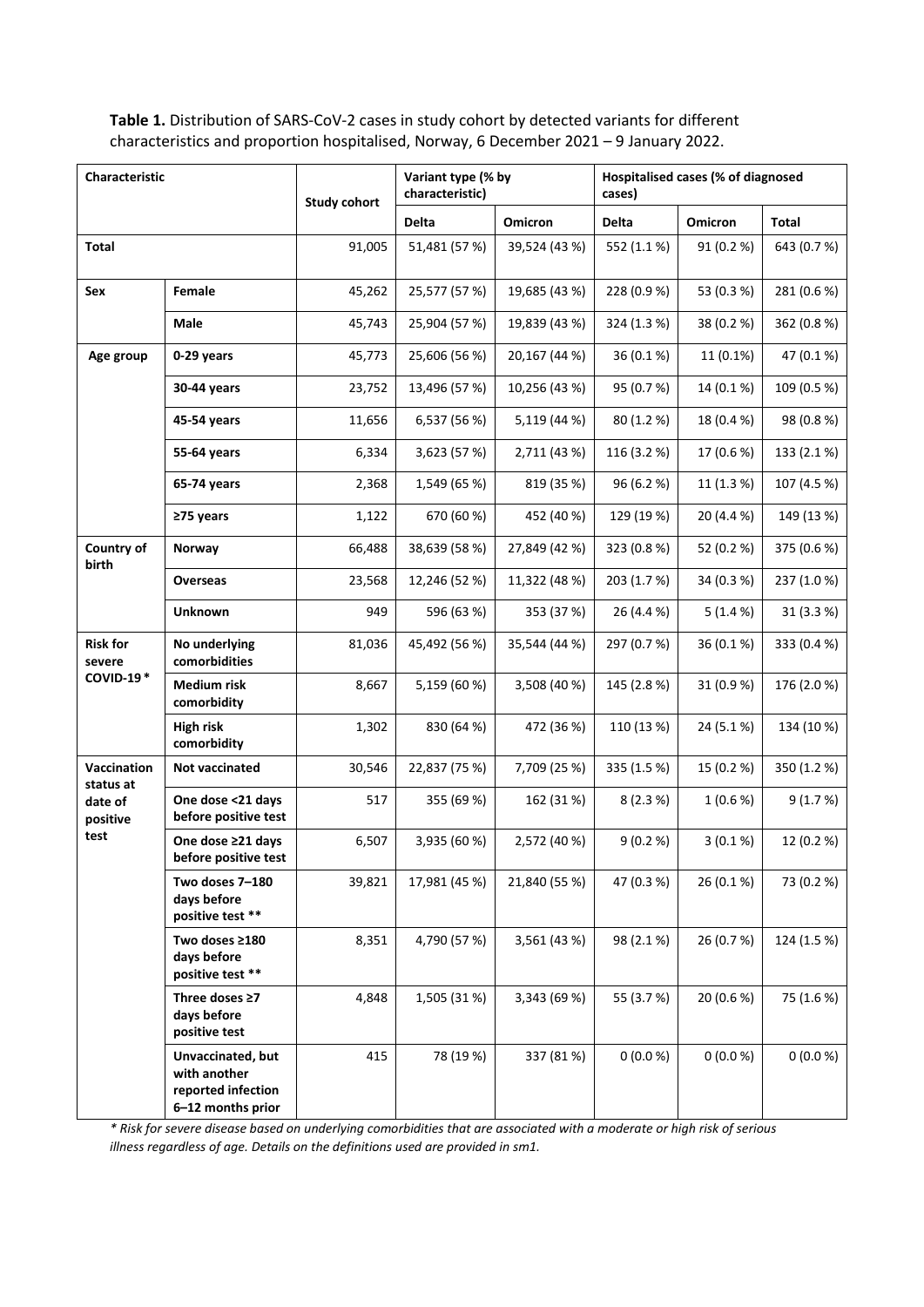*\*\* Also includes those who had received one dose ≥7 days after their first dose if they had previously been diagnosed with a SARS-CoV-2 infection ≥21 days before vaccination, and those who had received one dose of the Janssen vaccine ≥21 days before positive test. Data on vaccine types is presented in sm1. Overall, 98% of Omicron cases and 96% of Delta cases had received a homologous or mixed regimen of mRNA vaccines.*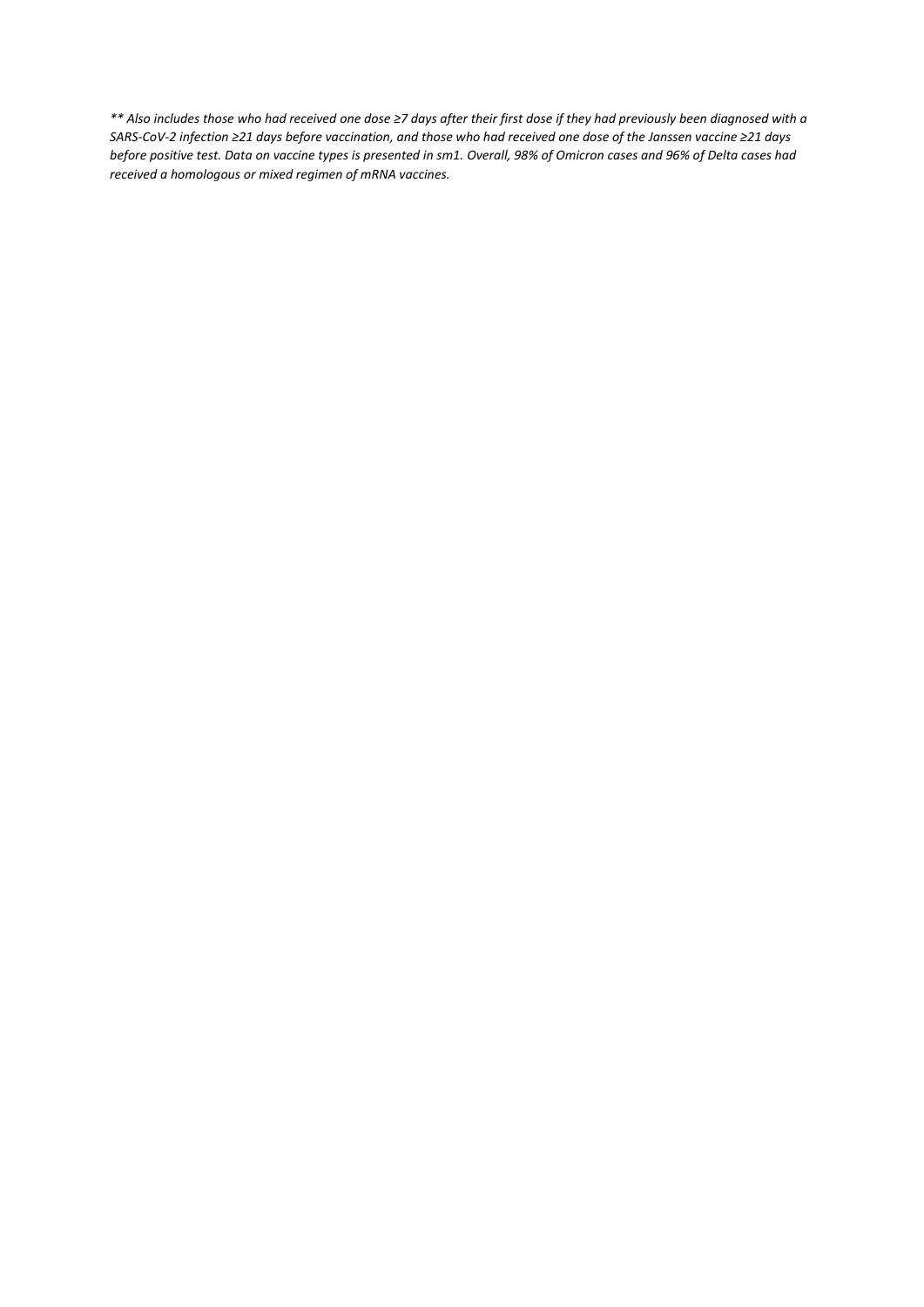**Table 2.** Hazard ratio estimates for hospitalisation with Omicron variant compared to Delta variant of SARS-CoV-2 overall and by subgroup analysis, Norway, 6 December 2021– 9 January 2022. Hazard ratios were estimated using Cox regression stratified by county of residence and date of sampling and further adjusted for variant, sex, age group, country of birth, underlying comorbidities, and vaccination status at date of positive test.

|                                                  |                                                                            | Hospitalisation             |                                      |                                                    |
|--------------------------------------------------|----------------------------------------------------------------------------|-----------------------------|--------------------------------------|----------------------------------------------------|
|                                                  |                                                                            | Delta cases<br>$(n=51,481)$ | <b>Omicron cases</b><br>$(n=39,524)$ | Omicron vs Delta, adjusted<br>hazard ratio (95%CI) |
| Overall/Main<br>analysis                         |                                                                            | 552 (1.1%)                  | 91 (0.2 %)                           | $0.27(0.20-0.36)$                                  |
| Subgroup analysis<br><u>by:</u>                  |                                                                            |                             |                                      |                                                    |
| Sex                                              | Female                                                                     | 228 (0.9%)                  | 53 (0.3 %)                           | $0.45(0.30-0.67)$                                  |
|                                                  | <b>Male</b>                                                                | 324 (1.3 %)                 | 38 (0.2 %)                           | $0.17(0.11-0.27)$                                  |
| Age group                                        | 0-29 years                                                                 | 36 (0.1%)                   | 11 (0.1 %)                           | $0.24(0.09-0.60)$                                  |
|                                                  | 30-44 years                                                                | 95 (0.7%)                   | 14 (0.1 %)                           | $0.23(0.11-0.47)$                                  |
|                                                  | 45-54 years                                                                | 80 (1.2 %)                  | 18 (0.4 %)                           | $0.40(0.19 - 0.85)$                                |
|                                                  | 55-64 years                                                                | 116 (3.2 %)                 | 17 (0.6 %)                           | $0.22(0.10-0.45)$                                  |
|                                                  | 65-74 years                                                                | 96 (6.2 %)                  | 11 (1.3 %)                           | $0.20(0.07 - 0.51)$                                |
|                                                  | ≥75 years                                                                  | 129 (19 %)                  | 20 (4.4 %)                           | $0.41(0.17-0.98)$                                  |
| Country of birth                                 | Norway                                                                     | 323 (0.8%)                  | 52 (0.2 %)                           | $0.27(0.18-0.40)$                                  |
|                                                  | <b>Overseas</b>                                                            | 203 (1.7%)                  | 34 (0.3 %)                           | $0.23(0.14-0.38)$                                  |
|                                                  | <b>Unknown</b>                                                             | 26 (4.4 %)                  | 5(1.4%)                              | 2.33 (0.13-41.6)                                   |
| <b>Risk for severe</b><br><b>COVID-19*</b>       | No underlying comorbidities                                                | 297 (0.7%)                  | 36 (0.1 %)                           | $0.23(0.15-0.36)$                                  |
|                                                  | Medium risk comorbidity                                                    | 145 (2.8%)                  | 31 (0.9 %)                           | $0.35(0.21-0.59)$                                  |
|                                                  | <b>High risk comorbidity</b>                                               | 110 (13 %)                  | 24 (5.1 %)                           | $0.16(0.06 - 0.42)$                                |
| <b>Vaccination status</b><br>at date of positive | Not vaccinated                                                             | 335 (1.5 %)                 | 15 (0.2 %)                           | $0.13(0.07 - 0.23)$                                |
| test                                             | One dose <21 days before<br>positive test                                  | 8(2.3%)                     | 1(0.6 %)                             | ΝA                                                 |
|                                                  | One dose ≥21 days before<br>positive test                                  | 9(0.2%                      | $3(0.1\%)$                           | NA                                                 |
|                                                  | Two doses 7-180 days before<br>positive test **                            | 47 (0.3 %)                  | 26 (0.1 %)                           | $0.62(0.31-1.24)$                                  |
|                                                  | Two doses ≥180 days before<br>positive test **                             | 98 (2.1 %)                  | 26 (0.7%)                            | $0.50(0.25-1.01)$                                  |
|                                                  | Three doses $\geq$ 7 days before<br>positive test                          | 55 (3.7 %)                  | 20 (0.6 %)                           | $0.19(0.08 - 0.43)$                                |
|                                                  | Unvaccinated, but with<br>another reported infection 6-<br>12 months prior | 0(0.0 %)                    | 0(0.0 %)                             | NA^                                                |

*NA: not available due to small numbers and lack of lack of discordant pairs \* Risk for severe disease based on underlying comorbidities that are associated with a moderate or high risk of serious illness regardless of age. Details on the definitions used are provided in sm1.*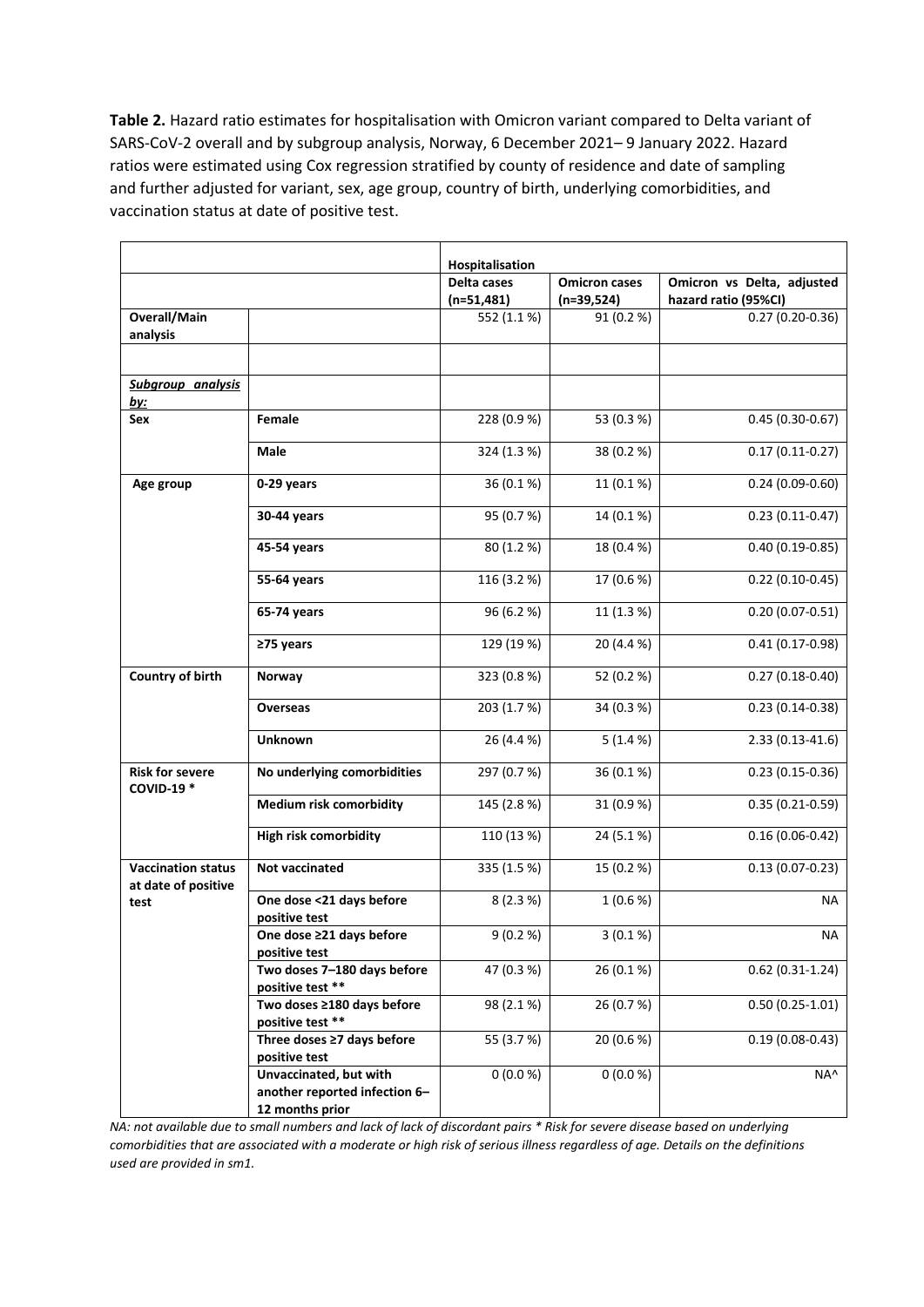*\*\* Also includes those who had received one dose ≥7 days after their first dose if they had previously been diagnosed with a SARS-CoV-2 infection ≥21 days before vaccination, and those who had received one dose of the Janssen vaccine ≥21 days before positive test. Data on vaccine types is presented in sm1. Overall, 98% of Omicron cases and 96% of Delta cases had received a homologous or mixed regimen of mRNA vaccines. When we used a recoded variable for vaccination status including both two-dose categories, regardless the time of last dose, we found an aHR of 0.54 (95%CI: 0.34–0.87).*

*^ We had 415 cases that were unvaccinated, but had had another reported infection 6–12 months prior. None of these 415 required hospitalisation. This indicates that prior infection is associated with lower risk of hospitalisation compared to unvaccinated, but estimates were not possible to be calculated due to lack of discordant pairs in our model.*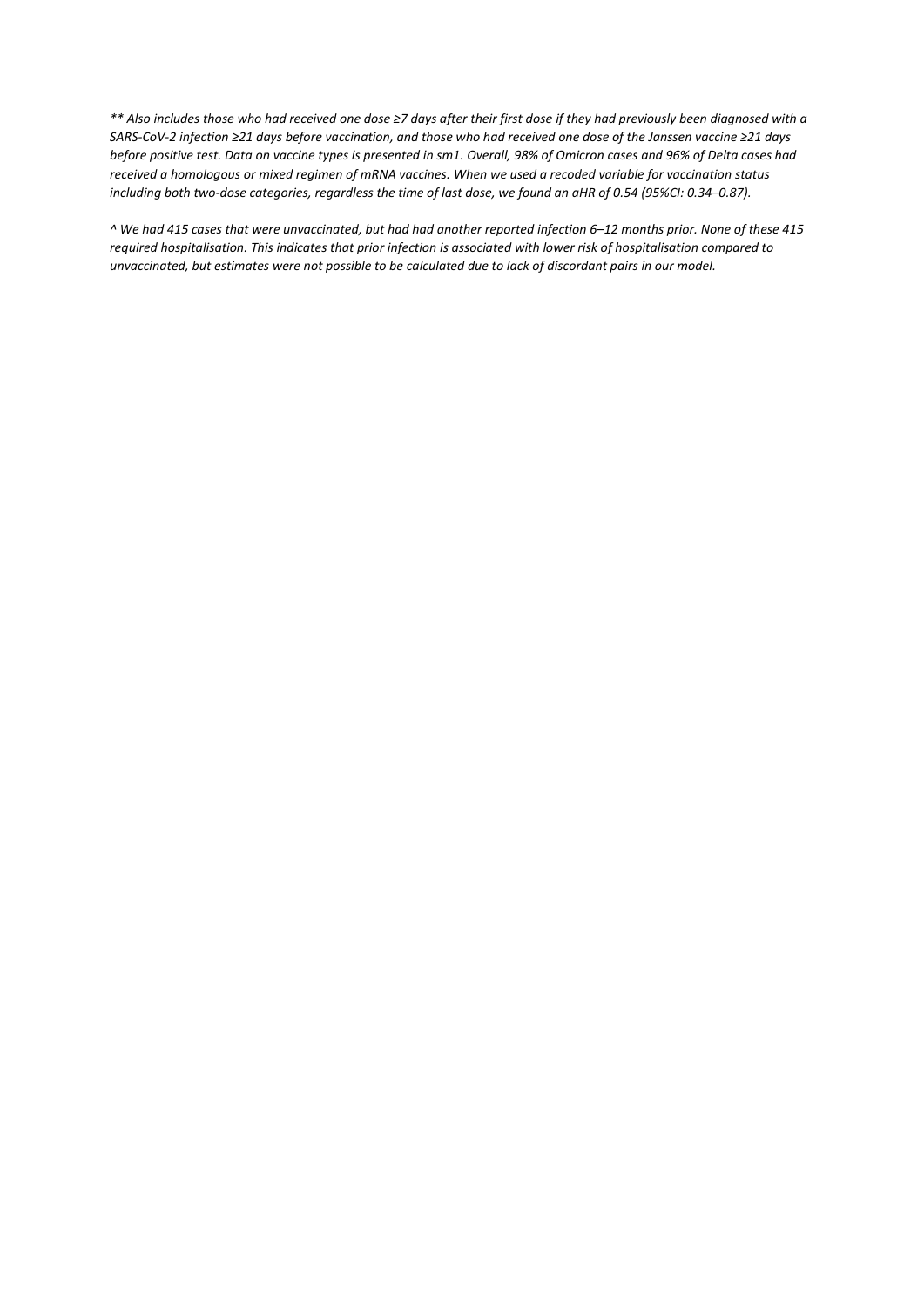**Table 3.** Subgroup analysis using stratified cox regression for the risk of hospitalisation by vaccination status among SARS-CoV-2 cases, Norway, 6 December 2021 – 9 December 2022. Hazard ratios for hospitalisation were estimated using Cox regression stratified by county of residence and date of sampling and further adjusted for variant, sex, age group, country of birth, underlying comorbidities at date of positive test.

|                                            |                                | Adjusted hazard ratio (95%CI) for hospitalisation |                                           |                                                |                                                    |                                                   |                                                      |  |
|--------------------------------------------|--------------------------------|---------------------------------------------------|-------------------------------------------|------------------------------------------------|----------------------------------------------------|---------------------------------------------------|------------------------------------------------------|--|
|                                            |                                | <b>Not</b><br>vaccinated                          | One dose <21 days<br>before positive test | One dose $>21$<br>days before<br>positive test | Two doses 7-180<br>days before<br>positive test ** | Two doses >180<br>days before<br>positive test ** | Three doses $\geq 7$<br>days before<br>positive test |  |
| <b>Overall/main analysis</b>               |                                | Ref                                               | $1.18(0.59-2.39)$                         | $0.22(0.12-0.41)$                              | $0.09(0.07-0.12)$                                  | $0.17(0.14-0.22)$                                 | $0.10(0.07-0.14)$                                    |  |
|                                            |                                |                                                   |                                           |                                                |                                                    |                                                   |                                                      |  |
| Subgroup analysis by:                      |                                |                                                   |                                           |                                                |                                                    |                                                   |                                                      |  |
| Variant                                    | Delta                          | Ref                                               | $1.18(0.56-2.50)$                         | $0.19(0.09-0.38)$                              | $0.07(0.05-0.10)$                                  | $0.16(0.12-0.21)$                                 | $0.12(0.09-0.17)$                                    |  |
|                                            | Omicron                        | Ref                                               | $2.03(0.24-17.4)$                         | $0.71(0.20-2.51)$                              | $0.34(0.17-0.68)$                                  | $0.59(0.28-1.22)$                                 | $0.14(0.06-0.31)$                                    |  |
| Age group                                  | $0-29$ years                   | Ref                                               | $5.72(1.26-26.1)$                         | $0.16(0.02-1.16)$                              | $0.45(0.19-1.08)$                                  | $1.53(0.47-4.94)$                                 | $0.57(0.05-6.63)$                                    |  |
|                                            | $30-44$ years                  | Ref                                               | <b>NA</b>                                 | $0.20(0.05-0.84)$                              | $0.07(0.04-0.13)$                                  | $0.27(0.13-0.55)$                                 | $0.29(0.10-0.84)$                                    |  |
|                                            | $45-54$ years                  | Ref                                               | $1.33(0.28-6.28)$                         | $0.33(0.08-1.42)$                              | $0.09(0.05-0.16)$                                  | $0.15(0.07-0.31)$                                 | $0.26(0.11-0.60)$                                    |  |
|                                            | 55-64 years                    | Ref                                               | $1.50(0.15-14.5)$                         | $0.16(0.02-1.22)$                              | $0.05(0.03-0.10)$                                  | $0.12(0.07-0.20)$                                 | $0.17(0.08-0.34)$                                    |  |
|                                            | $65-74$ years                  | Ref                                               | $2.36(0.31-18.2)$                         | $0.54(0.11-2.74)$                              | $0.17(0.07-0.42)$                                  | $0.11(0.06-0.21)$                                 | $0.09(0.04-0.18)$                                    |  |
|                                            | $\geq$ 75 years                | Ref                                               | $3.27(0.41 - 25.8)$                       | $0.40(0.08-1.88)$                              | $0.29(0.10-0.83)$                                  | $0.27(0.15-0.50)$                                 | $0.04(0.02-0.09)$                                    |  |
| <b>Risk for severe</b><br><b>COVID-19*</b> | No underlying<br>comorbidities | Ref                                               | $1.11(0.50-2.44)$                         | $0.28(0.14-0.58)$                              | $0.06(0.04-0.09)$                                  | $0.13(0.08-0.19)$                                 | $0.03(0.01-0.07)$                                    |  |
|                                            | Medium risk<br>comorbidity     | Ref                                               | $0.64(0.08-5.05)$                         | $0.18(0.04-0.79)$                              | $0.16(0.10-0.26)$                                  | $0.20(0.14-0.30)$                                 | $0.07(0.04 - 0.12)$                                  |  |
|                                            | High risk<br>comorbidity       | Ref                                               | $7.96(0.41-155.7)$                        | $1.53(0.16-14.4)$                              | $0.29(0.08-1.11)$                                  | $0.87(0.36-2.08)$                                 | $0.63(0.26-1.56)$                                    |  |

*NA: not available due to small numbers and lack of lack of discordant pairs. \* Risk for severe disease based on underlying comorbidities that are associated with a moderate or high risk of serious illness regardless of age. Details on the definitions of medium- and high-risk categories are provided in sm1.*

*\*\* Also includes those who had received one dose ≥7 days after their first dose if they had previously been diagnosed with a SARS-CoV-2 infection ≥21 days before vaccination, and those who had received one dose of the Janssen vaccine ≥21 days before positive test. Data on vaccine types is presented in sm1. Overall, 98% of Omicron cases and 96% of Delta cases had received a homologous or mixed regimen of mRNA vaccines. When we used a recoded variable for vaccination status including both two-dose categories, regardless the time of last dose, we estimated*  that Omicron cases vaccinated with two doses had a 50% reduced risk (aHR: 0.50, 95%CI: 0.26-0.96) and Delta cases an 88% reduced risk of hospitalisation (aHR: 0.12, 95%CI: 0.09-0.14) *respectively compared to unvaccinated.*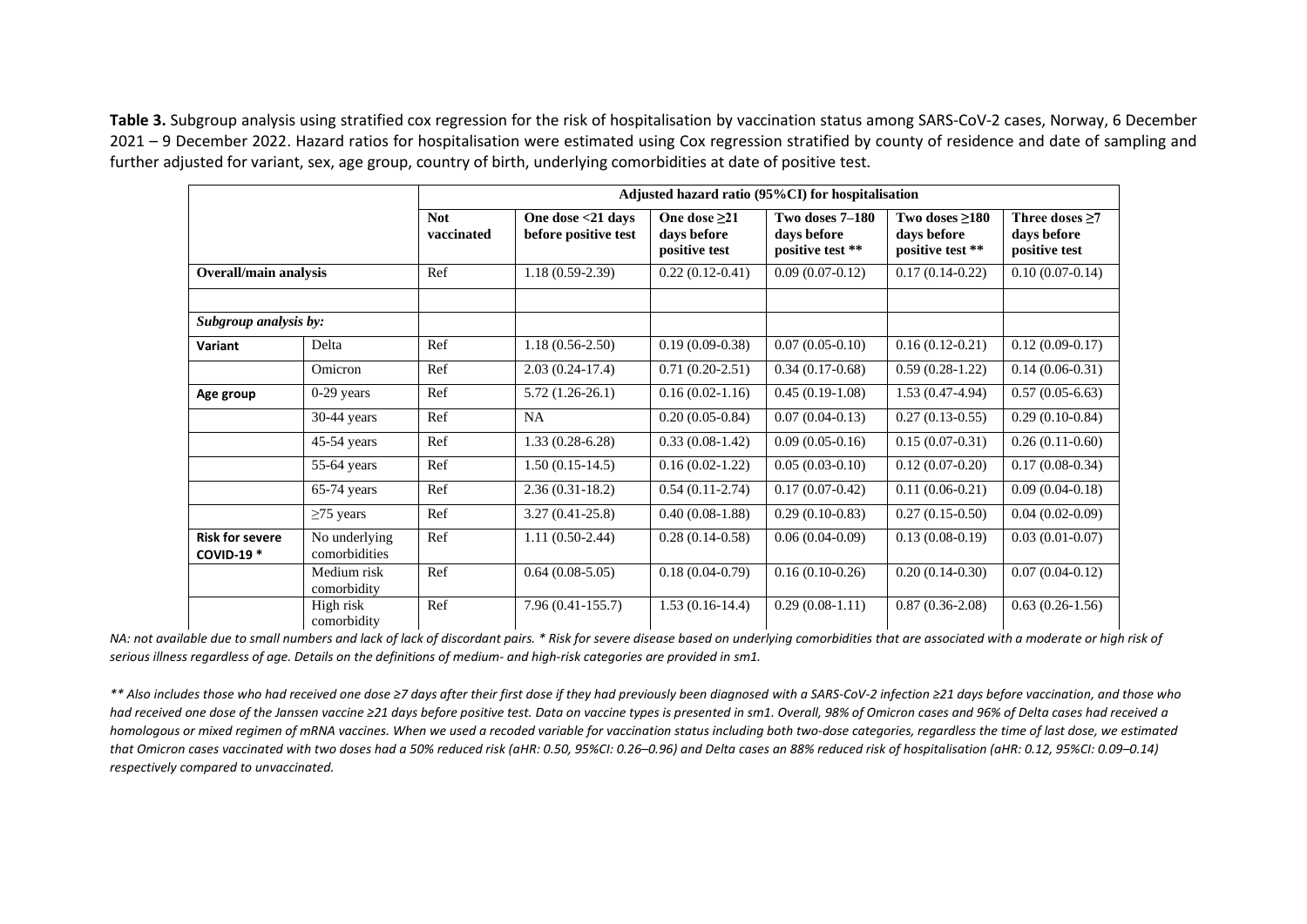## **Notes and acknowledgements**

#### **Authors' contributions**

All co-authors were involved in the conceptualisation of the study. RW drafted the study protocol and coordinated the study. OH, MS, NA, RK, KB and EAB contributed directly to the acquisition of data. LaVe, HB, JeS, OH, MS, NA, JoS, ES, KB and RW contributed to data cleaning, verification and/or preparation. LaVe, HB, ABK, JeS, JoS, ES and RW had access to the final linked dataset. LaVe conducted the statistical analysis for risk of hospitalisation and ABK for length of hospital stay and ICU admission in consultation with HB, JeS, JoS, GR and RW. All co-authors contributed to the interpretation of the results. LaVe, HB and RW drafted the manuscript. All co-authors contributed to the revision of the manuscript and approved the final version for submission.

### **Conflict of interest**

The authors declare that they have no competing interests.

#### **Funding**

This research did not receive any specific grant from funding agencies in the public, commercial, or not-for-profit sectors.

#### **Data sharing statement**

The dataset analysed in the study contains individual-level linked data from various central health registries, national clinical registries and other national administrative registries in Norway. The researchers had access to the data through the national emergency preparedness registry for COVID-19 (Beredt C19), housed at the Norwegian Institute of Public Health (NIPH). In Beredt C19, only fully anonymised data (i.e. data that are neither directly nor potentially indirectly identifiable) are permitted to be shared publicly. Legal restrictions therefore prevent the researchers from publicly sharing the dataset used in the study that would enable others to replicate the study findings. However, external researchers are freely able to request access to linked data from the same registries from outside the structure of Beredt C19, as per normal procedure for conducting health research on registry data in Norway. Further information on Beredt C19, including contact information for the Beredt C19 project manager, and information on access to data from each individual data source, is available at [https://www.fhi.no/en/id/infectious-diseases/coronavirus/emergency-preparedness-register-for](https://www.fhi.no/en/id/infectious-diseases/coronavirus/emergency-preparedness-register-for-covid-19/)[covid-19/.](https://www.fhi.no/en/id/infectious-diseases/coronavirus/emergency-preparedness-register-for-covid-19/)

### **Acknowledgements**

First and foremost, we wish to thank all those who have helped report data to the national emergency preparedness registry at the Norwegian Institute of Public Health (NIPH) throughout the pandemic. We also highly acknowledge the efforts that regional laboratories have put into establishing a routine variant screening procedure or whole genome sequencing at short notice and registration of all analysis in national registries for surveillance. Thanks also to the staff at the Virology and Bacteriology departments at NIPH involved in national variant identification and whole genome analysis of SARS-CoV-2 viruses. We also highly acknowledge the efforts of staff at hospitals around Norway to ensure the reporting of timely and complete data to the Norwegian Intensive Care and Pandemic Registry, as well as colleagues at the register itself. We would also like to thank Anja Elsrud Schou Lindman, project director for the national preparedness registry, and all those who have enabled data transfer to this registry, especially Gutorm Høgåsen at the NIPH, who has been in charge of the establishment and administration of the registry. We would also like to thank 'Team risk group' at the NIPH, who developed the data cleaning procedure for underlying comorbidities in the preparedness registry.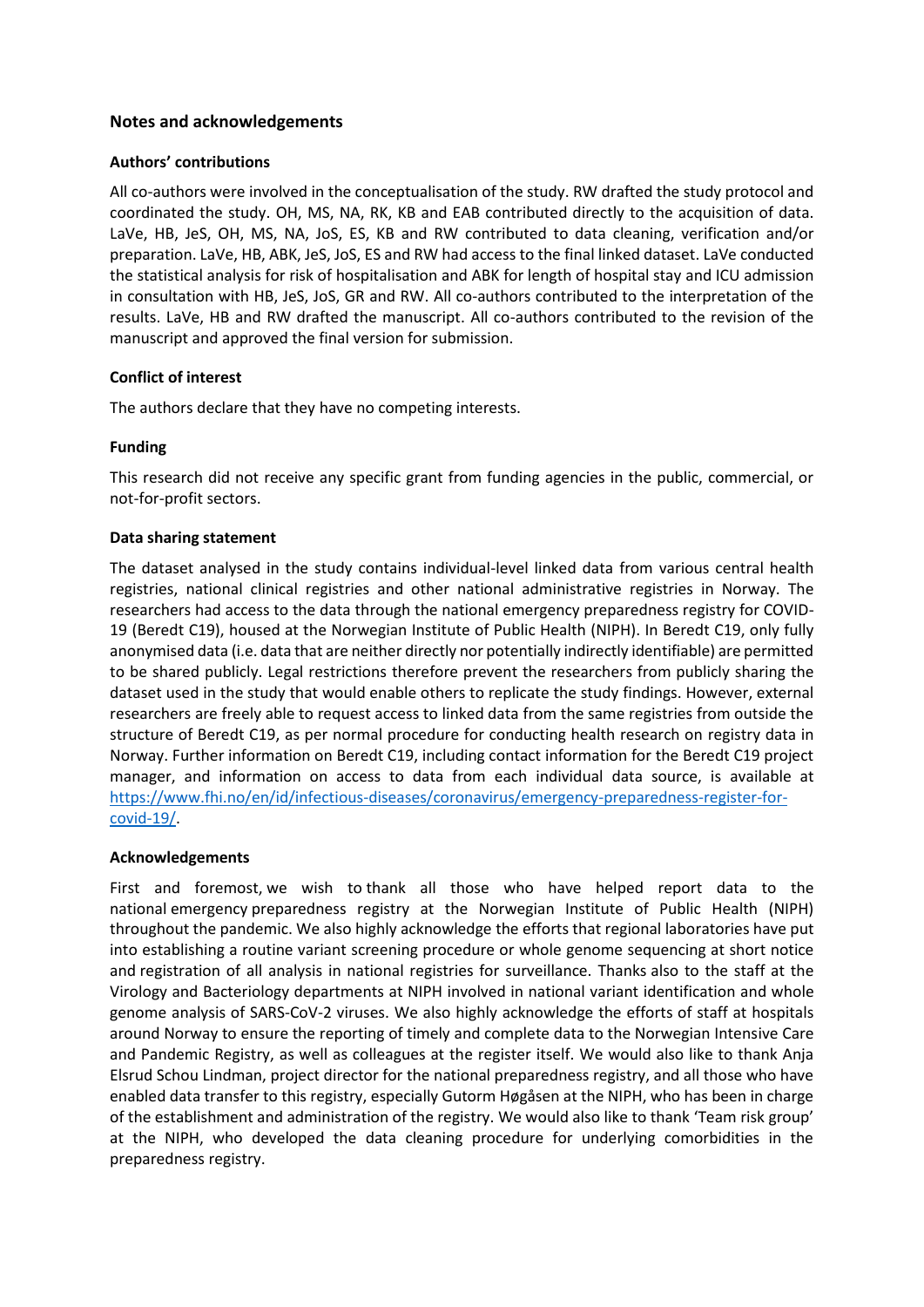# **References**

- 1. World Health Organisation. *Classification of Omicron (B.1.1.529): SARS-CoV-2 Variant of Concern. Geneva: World Health Organisation. Updated 26.11.2021[cited 2022 Jan 6]*  Available from: [https://www.who.int/news/item/26-11-2021-classification-of-omicron-](https://www.who.int/news/item/26-11-2021-classification-of-omicron-(b.1.1.529)-sars-cov-2-variant-of-concern) [\(b.1.1.529\)-sars-cov-2-variant-of-concern](https://www.who.int/news/item/26-11-2021-classification-of-omicron-(b.1.1.529)-sars-cov-2-variant-of-concern) 2021.
- 2. Roessler, A., et al., *SARS-CoV-2 B.1.1.529 variant (Omicron) evades neutralization by sera from vaccinated and convalescent individuals.* medRxiv, 2021: p. 2021.12.08.21267491.
- 3. Gardner, B.J. and A.M. Kilpatrick, *Estimates of reduced vaccine effectiveness against hospitalization, infection, transmission and symptomatic disease of a new SARS-CoV-2 variant, Omicron (B.1.1.529), using neutralizing antibody titers.* medRxiv, 2021: p. 2021.12.10.21267594.
- 4. Garcia-Beltran, W.F., et al., *mRNA-based COVID-19 vaccine boosters induce neutralizing immunity against SARS-CoV-2 Omicron variant.* medRxiv, 2021: p. 2021.12.14.21267755.
- 5. Garcia-Beltran, W.F., et al., *mRNA-based COVID-19 vaccine boosters induce neutralizing immunity against SARS-CoV-2 Omicron variant.* Cell.
- 6. Wilhelm, A., et al., *Reduced Neutralization of SARS-CoV-2 Omicron Variant by Vaccine Sera and Monoclonal Antibodies.* medRxiv, 2021: p. 2021.12.07.21267432.
- 7. Planas, D., et al., *Considerable escape of SARS-CoV-2 Omicron to antibody neutralization.* Nature, 2021.
- 8. Andrews, N., et al., *Effectiveness of COVID-19 vaccines against the Omicron (B.1.1.529) variant of concern.* medRxiv, 2021: p. 2021.12.14.21267615.
- 9. Buchan, S.A., et al., *Effectiveness of COVID-19 vaccines against Omicron or Delta infection.* medRxiv, 2022: p. 2021.12.30.21268565.
- 10. Lyngse, F.P., et al., *SARS-CoV-2 Omicron VOC Transmission in Danish Households.* medRxiv, 2021: p. 2021.12.27.21268278.
- 11. Hansen, C.H., et al., *Vaccine effectiveness against SARS-CoV-2 infection with the Omicron or Delta variants following a two-dose or booster BNT162b2 or mRNA-1273 vaccination series: A Danish cohort study.* medRxiv, 2021: p. 2021.12.20.21267966.
- 12. Brandal, L.T., et al., *Outbreak caused by the SARS-CoV-2 Omicron variant in Norway, November to December 2021.* Eurosurveillance, 2021. **26**(50): p. 2101147.
- 13. Norwegian Institute of Public Health, *Ukerapport uke 2 (10.01 - 16.01.22): Ukerapporter om koronavirus og covid-19. Oslo: Norwegian Institute of Public Health;. 2022 [cited 2022 Jan 20].* Available from: [https://www.fhi.no/publ/2020/koronavirus-ukerapporter/.](https://www.fhi.no/publ/2020/koronavirus-ukerapporter/)
- 14. Norwegian Institute of Public Health, *Ukerapport uke 52 (27.12.21 - 02.01.22): Ukerapporter om koronavirus og covid-19. Oslo: Norwegian Institute of Public Health;. 2022 [cited 2022 Jan 5].* Available from[: https://www.fhi.no/publ/2020/koronavirus-ukerapporter/.](https://www.fhi.no/publ/2020/koronavirus-ukerapporter/)
- 15. Norwegian Institute of Public Health, *Emergency preparedness register for COVID-19 (Beredt C19). 2021 [cited 2022 Jan 13].* Available from: [https://www.fhi.no/en/id/infectious](https://www.fhi.no/en/id/infectious-diseases/coronavirus/emergency-preparedness-register-for-covid-19/)[diseases/coronavirus/emergency-preparedness-register-for-covid-19/.](https://www.fhi.no/en/id/infectious-diseases/coronavirus/emergency-preparedness-register-for-covid-19/)
- 16. Nishiura, H., et al., *Early Epidemiological Assessment of the Virulence of Emerging Infectious Diseases: A Case Study of an Influenza Pandemic.* PLOS ONE, 2009. **4**(8): p. e6852.
- 17. Statens Serum Institut, *Status of the SARS-CoV-2 variant Omicron in Denmark [Web]. January 3. 2022 (cited 2022 January 6).* Available from: [https://files.ssi.dk/covid19/omikron/statusrapport/rapport-omikronvarianten-03012022-](https://files.ssi.dk/covid19/omikron/statusrapport/rapport-omikronvarianten-03012022-9gj3) [9gj3.](https://files.ssi.dk/covid19/omikron/statusrapport/rapport-omikronvarianten-03012022-9gj3)
- 18. UK Health Security Agency, *SARS-CoV-2 variants of concern and variants under investigation in England. Technical briefing: Update on hospitalisation and vaccine effectiveness for Omicron VOC-21NOV-01 (B.1.1.529) . Desember 2021 [cited 2022 Jan 6].* Available from: [https://assets.publishing.service.gov.uk/government/uploads/system/uploads/attachment\\_](https://assets.publishing.service.gov.uk/government/uploads/system/uploads/attachment_data/file/1044481/Technical-Briefing-31-Dec-2021-Omicron_severity_update.pdf) [data/file/1044481/Technical-Briefing-31-Dec-2021-Omicron\\_severity\\_update.pdf.](https://assets.publishing.service.gov.uk/government/uploads/system/uploads/attachment_data/file/1044481/Technical-Briefing-31-Dec-2021-Omicron_severity_update.pdf)